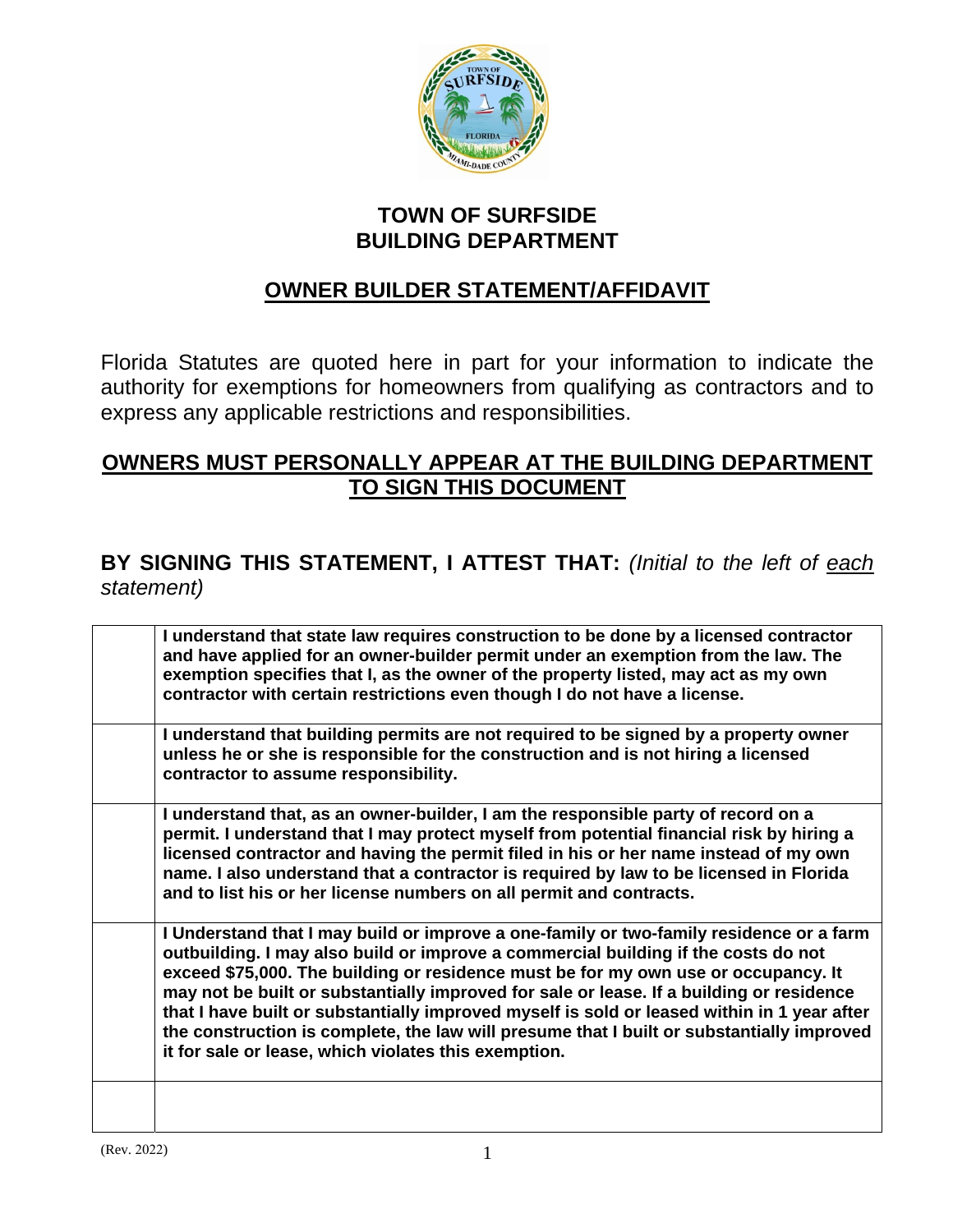**I understand that I may not hire an unlicensed individual person to act as my contractor or to supervise persons working on my building or residence. It is my responsibility to ensure that the persons whom I employ have the licenses required by law and by county ordinance.** 

**I understand that it is a frequent practice of unlicensed persons to have the property owner obtain an owner-builder permit that erroneously implies that the property owner is providing his or her own labor and materials. I, as an owner-builder, may be held liable and subjected to serious financial risk for any injuries sustained by an unlicensed person or his or her employees while working on my property. My homeowner's insurance may not provide coverage for those injuries. I am willfully acting as an owner-builder and am aware of the limits of my insurance coverage for injuries to workers on my property.** 

**I understand that I may not delegate the responsibility for supervising work to a licensed contractor who is not licensed to perform the work being done. Any person working on my building who Is not licensed must work under my direct supervision and must be employed by me, which means that I must comply with laws requiring the withholding of federal income tax and social security contributions under the Federal Insurance Contributions Act (FICA) and must provide workers' compensation for the employee. I understand that my failure to follow these laws may subject me to serious financial risk.** 

| I agree that, as the party legally and financially responsible for this proposed<br>construction activity, I will abide by all applicable laws and requirements that govern<br>owner-builders as well as employers. I also understand that the construction must<br>comply with all applicable laws, ordinances, building codes, and zoning regulations.                                                                                                                                                                                                                                                                                                                                                                                                                                               |
|--------------------------------------------------------------------------------------------------------------------------------------------------------------------------------------------------------------------------------------------------------------------------------------------------------------------------------------------------------------------------------------------------------------------------------------------------------------------------------------------------------------------------------------------------------------------------------------------------------------------------------------------------------------------------------------------------------------------------------------------------------------------------------------------------------|
| I am of aware of construction practices and I have access to the Florida Building Code.                                                                                                                                                                                                                                                                                                                                                                                                                                                                                                                                                                                                                                                                                                                |
| I understand that I may obtain more information regarding my obligations as an<br>employer from the Internal Revenue Service, the United States Small Business<br>Administration, the Florida Department of Financial Services, and the Florida<br>Department of Revenue. I also understand that I may contact the Florida Construction<br>Industry Licensing Board at 1-850-487-1395 or at http://www.myfloridalicense.com/dbpr/<br>for more information about licensed contractors.                                                                                                                                                                                                                                                                                                                  |
| I am aware of, and consent to, an owner-builder building permit applied for in my name<br>and understand that I am the party legally and financially responsible for the proposed<br>construction activity at the address listed below.                                                                                                                                                                                                                                                                                                                                                                                                                                                                                                                                                                |
| I agree to notify the building department immediately of any additions, deletions, or<br>changes to any of the information that I have provided on this disclosure or in the<br>permit application package.                                                                                                                                                                                                                                                                                                                                                                                                                                                                                                                                                                                            |
| Licensed contractors are regulated by laws designed to protect the public. If you<br>contract with a person who does not have a license, the Construction Industry<br>Licensing Board, the Department of Business and Professional Regulation and the<br>building department may be unable to assist you with any financial loss that you<br>sustain as a result of a complaint. Your only remedy against an unlicensed contractor<br>may be in civil court. It is also important for you to understand that, if an unlicensed<br>contractor or employee of an individual or firm is injured while working on your<br>property, you may be held liable for damages. If you obtain an owner-builder permit<br>and wish to hire a licensed contractor, you will be responsible for verifying whether the |